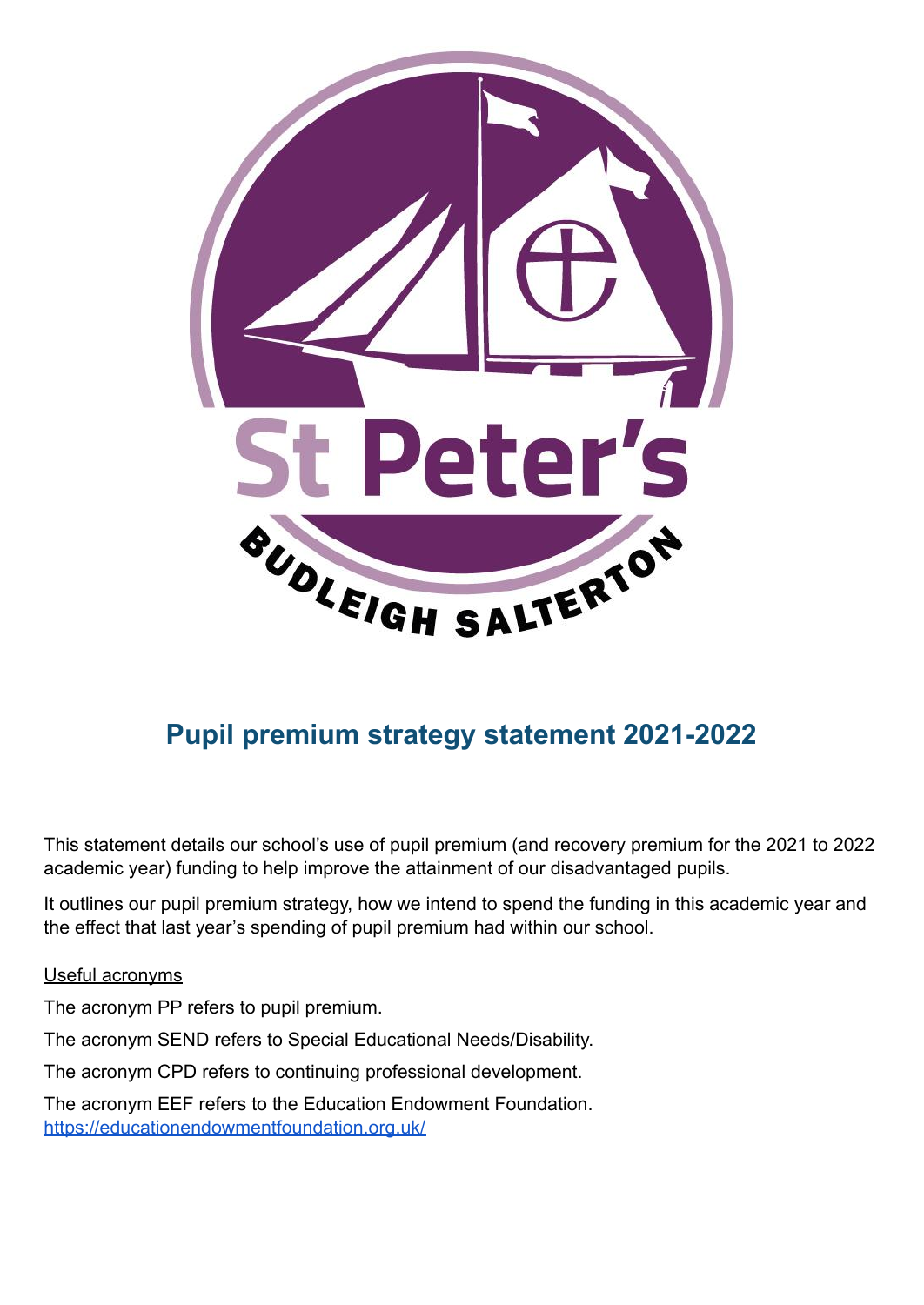# **Pupil premium strategy statement**

#### **School overview**

| <b>Metric</b>                               | <b>Data</b>                     |
|---------------------------------------------|---------------------------------|
| School name                                 | St Peter's CoE Primary School   |
| Pupils in school                            | 288                             |
| Proportion of pupil premium eligible pupils | 13.5%                           |
| Pupil premium allocation this academic year | £52,455                         |
| Academic year or years covered by statement | 2021-2022; 2022-2023; 2023-2024 |
| Publish date                                | <b>July 2021</b>                |
| Review date                                 | June 2022                       |
| Statement authorised by                     | Steve Hitchcock                 |
| Pupil premium lead                          | <b>Phillip Lee</b>              |
| Governor lead                               | <b>Gill Gill</b>                |

#### **Funding**

| <b>Detail</b>                                                | Amount  |
|--------------------------------------------------------------|---------|
| Pupil premium funding allocation for this<br>academic year   | £52,455 |
| Recovery premium funding allocation this<br>academic year    | £22,150 |
| Pupil premium funding carried forward from<br>previous years | £0      |
| Total budget for this academic year                          | £74,605 |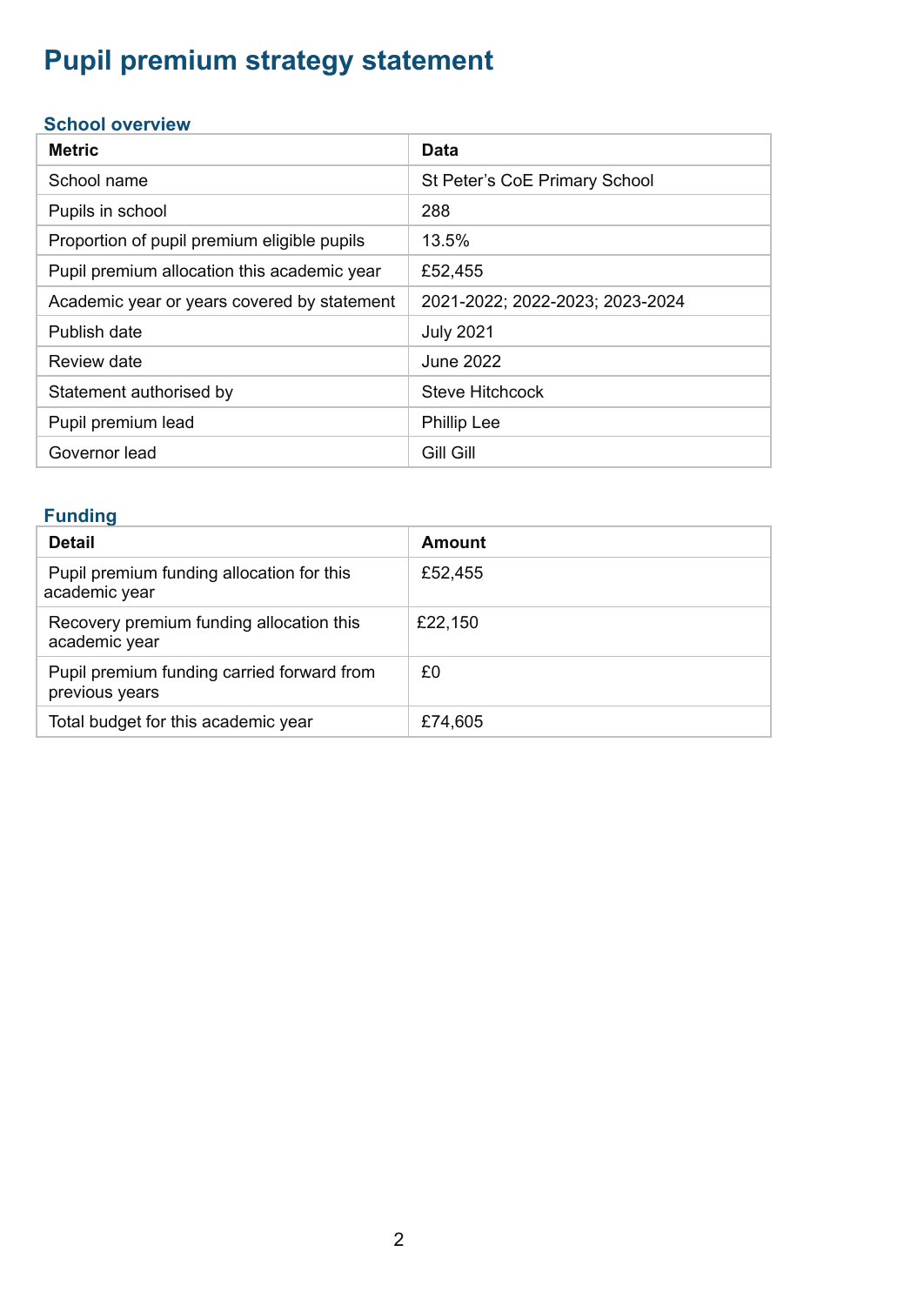We want all our Pupil Premium pupils and pupils adversely affected by the Covid-19 pandemic to flourish in all aspects of their education. The disruption children and young people have faced to their education during the pandemic has been extensive nationally and will likely have profound consequences. Attainment and educational progress particularly for those disadvantaged has been affected, but so too has their emotional and social development. This Pupil Premium Strategy aims to close the considerable gaps in attainment as a result of the pandemic and mitigate the impact of the pandemic on children's lives.

At St Peter's CoE Primary School, we believe that we have a collective, shared responsibility for the academic, pastoral and Social, Emotional and Mental Health outcomes of pupils who are eligible for the Pupil Premium and those who have been adversely affected by the Covid-19 pandemic. Each member of staff contributes towards these outcomes and all leaders (subject leaders, senior leaders etc) contribute to effective monitoring and evaluation.

Our tiered approach to Pupil Premium spending and Recovery spending balances approaches to improving teaching, targeted academic support, and wider strategies. These long-term strategies are rooted in external evidence and are designed and implemented using the expert, professional knowledge that we have of the pupils in our care.

We have effective monitoring and evaluation systems in place, within which the outcome of Pupil Premium pupils are prioritised. Our strategies and the impact of these strategies are regular items on the agenda at Senior Leadership Team meetings. Additionally, our end-of-term Pupil Focussed Reviews are designed to ensure that outcomes for Pupil Premium pupils and pupils adversely affected by the Covid-19 pandemic are prioritised.

Our Governing Body offers regular support and challenge in regards to the outcomes of pupils who are eligible for the Pupil Premium and pupils adversely affected by the Covid-19 pandemic. Their role includes, but is not limited to:

- Championing disadvantaged pupils and children on the Governing Body during meetings and Governor Monitoring visits in order to ensure this remains a priority in all aspects of decision making.
- Knowing how the Pupil Premium funding and Recovery funding are being spent and the impact of funding on outcomes for children, so that academic progress is accelerated, standards of behaviour and emotional wellbeing are high and there are no gaps in attendance.
- Challenging the school on how well provision for this group is delivered through interventions and through Quality First Teaching (i.e. teaching which is good or better)
- Challenging the school on outcomes for disadvantaged pupils.

The key principles of this strategy plan is to build sustainable, long-term support by:

- Improving quality first teaching and learning, including highly effective teaching strategies, cognitive science and assessment for learning.
- Using assessment for learning, to identify pupils who need additional support, e.g. intervention in a specific subject (e.g. Read Write Inc phonics) or in relation to a specific learning need (e.g. Speech, language and communication needs).
- Designing, implementing, monitoring and evaluating interventions.
- Developing pupil's metacognitive skills to ensure that pupils are aware of themselves as learners, and the learning strategies and behaviours which are effective for them.
- Ensuring access to the wider sport (clubs) and music (peripatetic) opportunities, including festival, competition and performance opportunities regardless of economic disadvantage.
- Ensuring access to visits, trips and residentials regardless of economic disadvantage.
- Providing social, emotional and wellbeing support to pupils and their families.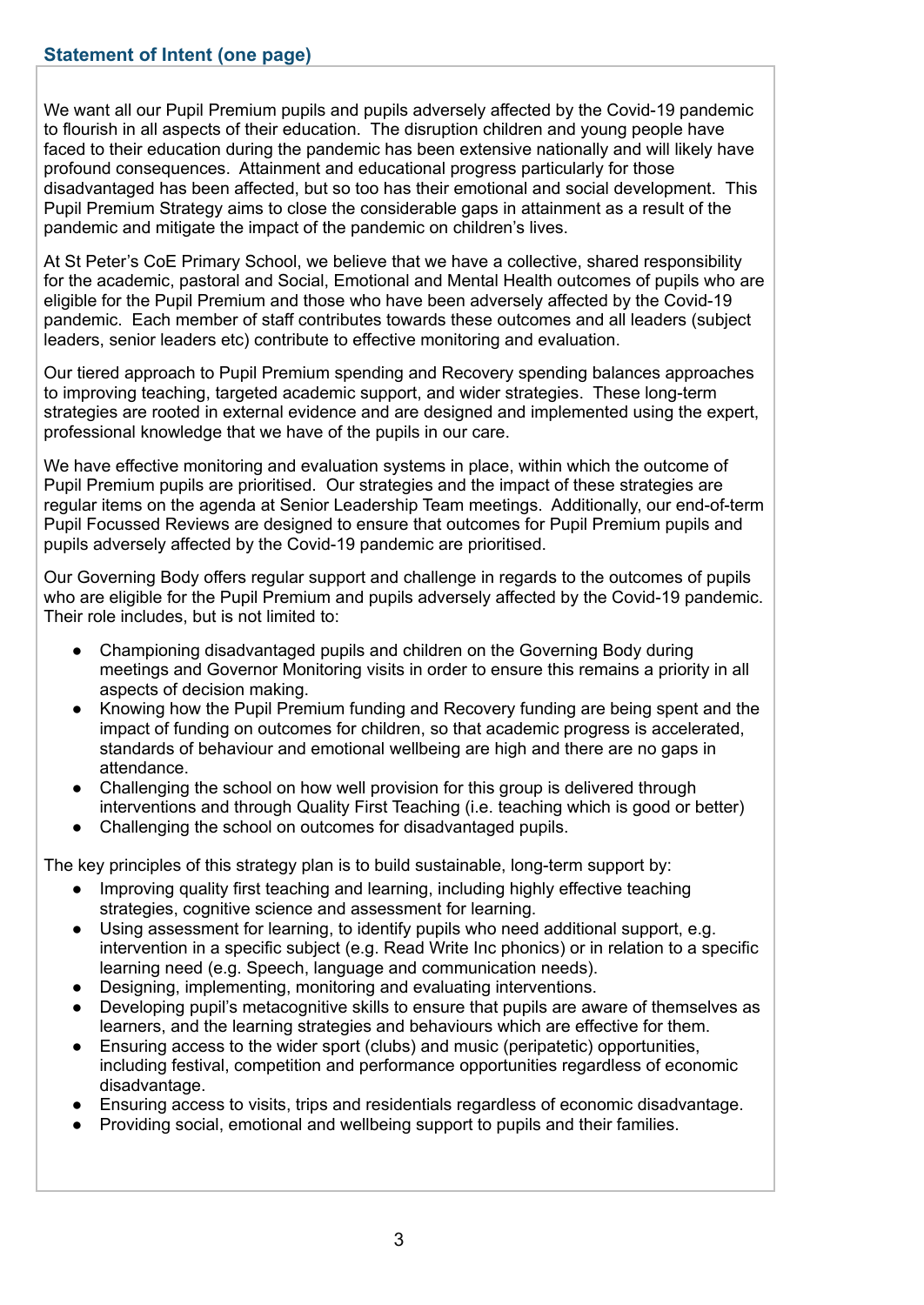# **Challenges**

This details the key challenges to achievement that we have identified among our disadvantaged pupils.

| <b>Challenge Number</b> | <b>Details of Challenge</b>                                                                                                                                                                                                                                                                                                                                                                                  |  |
|-------------------------|--------------------------------------------------------------------------------------------------------------------------------------------------------------------------------------------------------------------------------------------------------------------------------------------------------------------------------------------------------------------------------------------------------------|--|
| 1                       | Gap has widened in early reading outcomes for eligible pupils,<br>resulting in some disadvantaged pupils making less progress than<br>non-disadvantaged pupils. This is particularly significant in Year 2 and<br>Year 3.                                                                                                                                                                                    |  |
| $\overline{2}$          | Gap has widened in reading comprehension outcomes for eligible<br>pupils, resulting in some disadvantaged pupils making less progress<br>than non-disadvantaged pupils. This is particularly significant in Year 3<br>and Year 4.                                                                                                                                                                            |  |
| 3                       | Gap has widened in writing outcomes for eligible pupils, resulting in<br>some disadvantaged pupils making less progress than<br>non-disadvantaged pupils. This is particularly significant in Year 2,<br>Year 4 and Year 6.                                                                                                                                                                                  |  |
| 4                       | Gap has widened in <b>Numeracy</b> outcomes for eligible pupils, resulting<br>in some disadvantaged pupils making less progress than<br>non-disadvantaged pupils. This is particularly significant in Year 2,<br>Year 4 and Year 6.                                                                                                                                                                          |  |
| 5                       | Barriers related to retrieval of prior learning, speech and language<br>needs and working memory overload, resulting in learning not being<br>retained in the longer term. As a result, pupils are not able to recall,<br>connect and apply prior learning in new situations.                                                                                                                                |  |
| 6                       | Increased number of eligible children who are struggling in regards to<br>resilience, independence, retention of learning and socialisation.<br>Poorly regulated learners are not aware of their strengths and<br>weaknesses, and find it difficult to motivate themselves to engage in,<br>and improve, their learning.<br>Pupils need opportunities to experience success and develop their<br>self-worth. |  |
| $\overline{7}$          | Increased number of eligible children who are part of families going<br>into crisis.                                                                                                                                                                                                                                                                                                                         |  |
| 8                       | Increased social, emotional, mental health and self-worth and<br>self-esteem concerns.                                                                                                                                                                                                                                                                                                                       |  |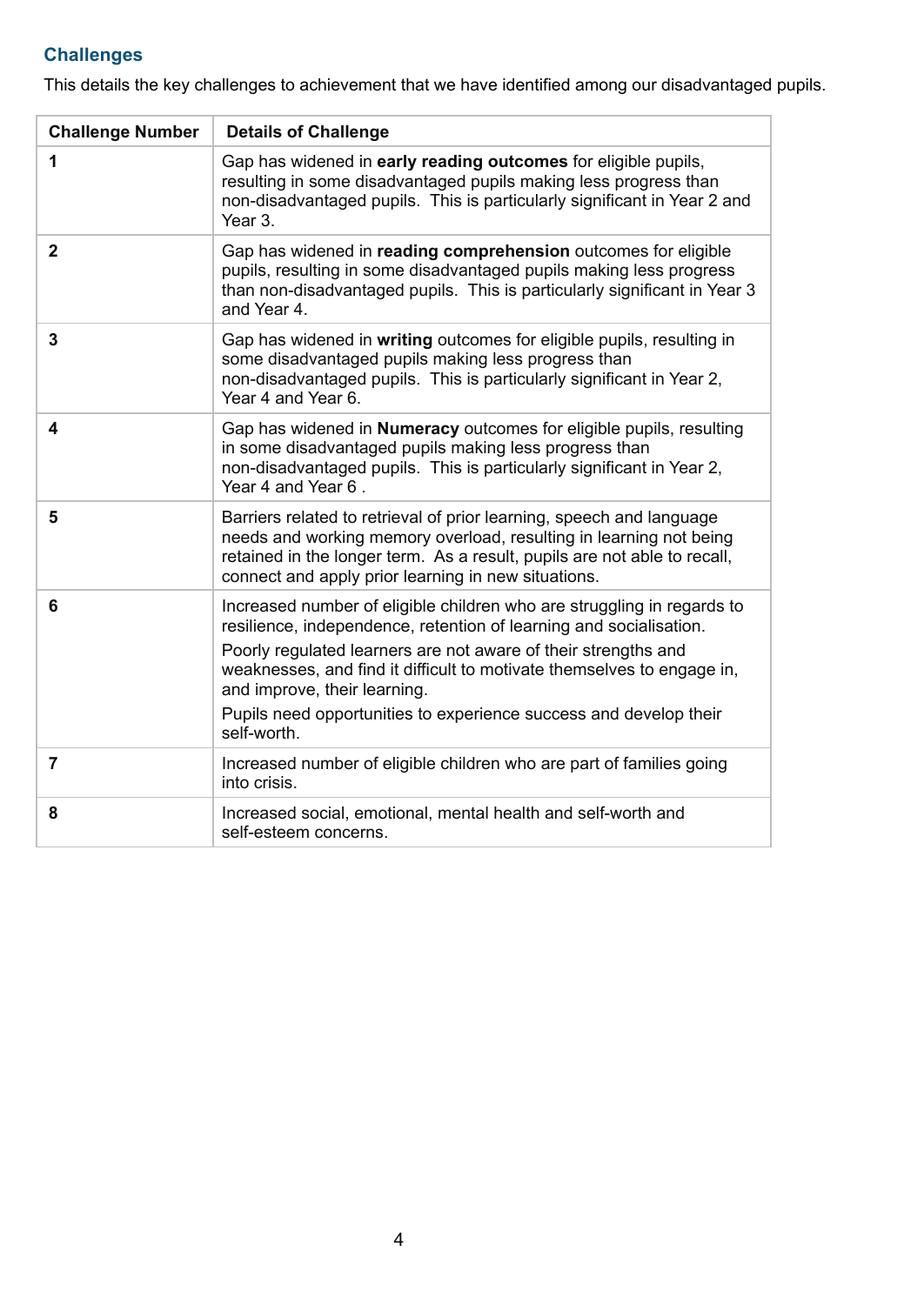#### **Intended outcomes**

This explains the outcomes we are aiming for **by the end of our current strategy plan**, and how we will measure whether they have been achieved.

| <b>Intended Outcome</b>                | <b>Success Criteria</b>                                                                                                                                                                                                      |
|----------------------------------------|------------------------------------------------------------------------------------------------------------------------------------------------------------------------------------------------------------------------------|
| In relation to Challenge 1, 2, 3 and 4 | All pupils are expected to make at least one<br>academic year of progress.                                                                                                                                                   |
|                                        | Pupils who are below age-related expectation<br>are expected to make more than one year of<br>academic progress as a result of benefitting<br>from PP investment.                                                            |
|                                        | Gaps in outcomes for eligible pupils are reduced<br>to less than 10% across the school in the first<br>year and in line with by the end of the third year.                                                                   |
| In relation to Challenge 5             | Learning is secure and so as pupils transition to<br>the next academic year a greater proportion of<br>the learning is retained. Pupils are able to<br>recall, connect and apply this prior learning.                        |
|                                        | Gaps in outcomes for eligible pupils are reduced<br>to less than 10% across the school in the first<br>year and in line with by the end of the third year.                                                                   |
| In relation to Challenge 6,7 and 8     | Gaps that have arisen due to barriers<br>experienced by the most disadvantaged pupils<br>are closing and eligible pupils are in school,<br>supported and ready to learn.                                                     |
|                                        | Socialisation skills, resilience, communication,<br>teamwork etc have improved.                                                                                                                                              |
|                                        | Pupils can articulate positive statements about<br>themselves and describe varied situations in<br>which they have been successful.                                                                                          |
|                                        | Pastoral provision enables pupils to engage in a<br>wide range of learning.                                                                                                                                                  |
|                                        | Children are happy and feel safe to attend<br>school. Parents/families feel confident to gain<br>support from school where needed. This will be<br>evidenced in children and parental<br>questionnaires and/or conferencing. |

#### **Activity in this academic year**

## **Teaching**

| <b>Budget Cost: £10,000</b>                                |                                         |                                   |
|------------------------------------------------------------|-----------------------------------------|-----------------------------------|
| <b>Activity (CPD, Coaching, Mentoring, Learning Walks)</b> | Evidence that supports this<br>approach | <b>Challenge</b><br><b>Number</b> |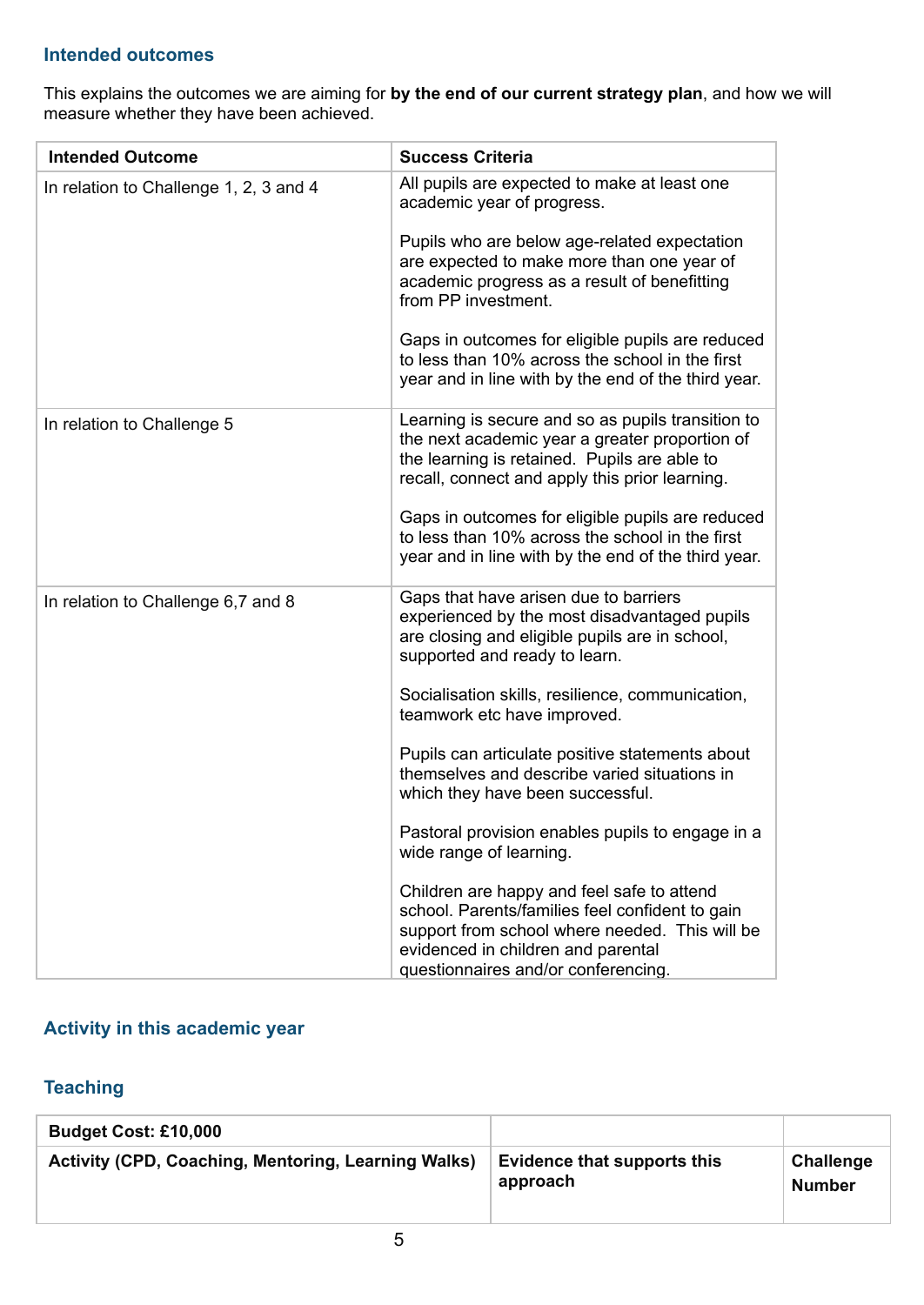| Cognitive science strategies/highly effective teaching<br>strategies to support longer term learning.<br>Teachers use cognitive science strategies to<br>$\bullet$<br>manage the intrinsic load of learning, reduce the<br>extrinsic load and maximise the germaine. For<br>example, full worked examples, reducing<br>classroom noise, making connections with prior<br>learning, interleaving etc.<br>Teaching includes deliberate practice following<br>$\bullet$<br>explicit teaching.<br>Teachers plan their lessons (and sequences of<br>$\bullet$<br>lessons) to regularly include opportunities to<br>consolidate and deepen learning including:<br>retrieval practice; fade examples, elaborative<br>interrogation etc.<br>Teachers reflect on the impact of these strategies<br>$\bullet$<br>and this informs future teaching and curriculum<br>considerations.                                                                                                                                                                                                                          | EEF guidance and reports 'further<br>research confirms young pupils'<br>achievement in reading and maths<br>remains significantly lower than<br>before the pandemic, and the gap<br>between children from low and high<br>income households remains wide'<br>EEF guidance on cognitive science<br>states: "Cognitive science principles<br>of learning can have a real impact<br>on rates of learning in the<br>classroom. There is value in<br>teachers having working knowledge<br>of cognitive science principles."<br>High quality teaching for all remains<br>the single biggest priority. We know<br>from the best available evidence<br>that the most powerful tool we have<br>to combat educational inequality is<br>to support great teaching in every<br>classroom (Prof Becky Francis,<br>CEO, EEF) | 1, 2, 3, 4, 5 |
|----------------------------------------------------------------------------------------------------------------------------------------------------------------------------------------------------------------------------------------------------------------------------------------------------------------------------------------------------------------------------------------------------------------------------------------------------------------------------------------------------------------------------------------------------------------------------------------------------------------------------------------------------------------------------------------------------------------------------------------------------------------------------------------------------------------------------------------------------------------------------------------------------------------------------------------------------------------------------------------------------------------------------------------------------------------------------------------------------|----------------------------------------------------------------------------------------------------------------------------------------------------------------------------------------------------------------------------------------------------------------------------------------------------------------------------------------------------------------------------------------------------------------------------------------------------------------------------------------------------------------------------------------------------------------------------------------------------------------------------------------------------------------------------------------------------------------------------------------------------------------------------------------------------------------|---------------|
| Metacognitive development to ensure that pupils are<br>aware of themselves as learners and the learning<br>strategies and behaviours which are effective for them.<br>Furthemore, such strategies are linked to self-regulation<br>(cognition, metacognition and motivation).<br>Teachers acquire the professional understanding<br>$\bullet$<br>and skills to develop their pupils' metacognitive<br>knowledge.<br>Teachers explicitly teach pupils metacognitive<br>strategies, including how to plan, monitor, and<br>evaluate their learning<br>Teachers model their own thinking to help pupils<br>$\bullet$<br>develop their metacognitive and cognitive skills.<br>Teachers meet an appropriate level of challenge to<br>develop pupils' self-regulation and metacognition.<br>Any differentiation does not result in a lowering of<br>expectations in terms of what progress pupils are<br>expected to make.<br>Promote and develop metacognitive talk in the<br>$\bullet$<br>classroom.<br>Explicitly teach pupils how to organise and<br>effectively manage their learning independently | EEF evidence suggests the use of<br>'metacognitive strategies' - which<br>get pupils to think about their own<br>learning – can be worth the<br>equivalent of an additional +7<br>months' progress when used well.<br>The potential impact of these<br>approaches is very high, particularly<br>for disadvantaged pupils, though<br>less is known about how to apply<br>them effectively in the classroom<br>therefore CPD investment is<br>required                                                                                                                                                                                                                                                                                                                                                           | 1, 2, 3, 4, 5 |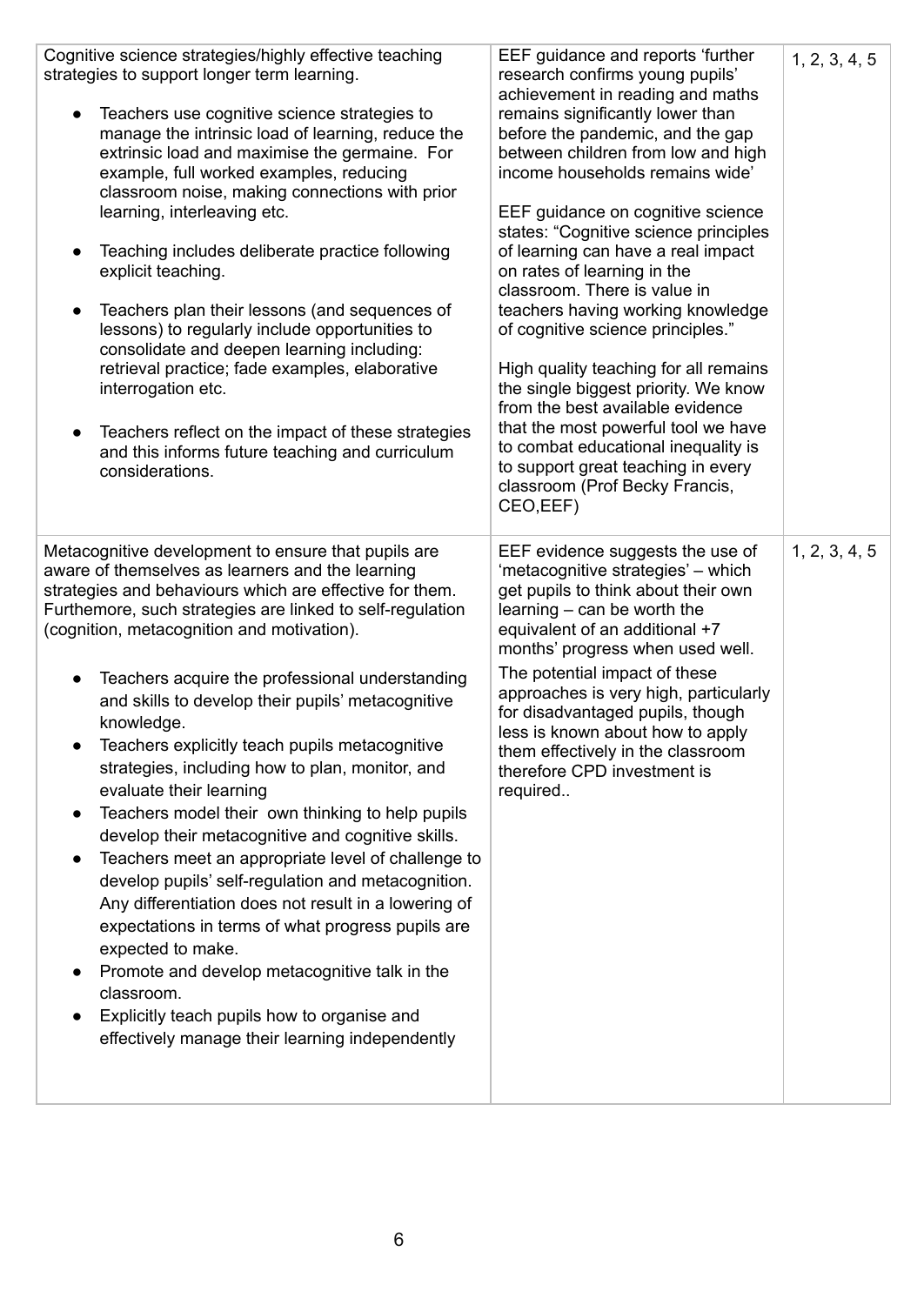# **Targeted Academic Support including Intervention**

| Budget Cost: £39,000                                                                                                                                                                                                                                                                                                                                                                                                                                                                                                                                                    |                                                                                                                                                                                                                                                                                                                                                                                                                                                                                              |                                   |
|-------------------------------------------------------------------------------------------------------------------------------------------------------------------------------------------------------------------------------------------------------------------------------------------------------------------------------------------------------------------------------------------------------------------------------------------------------------------------------------------------------------------------------------------------------------------------|----------------------------------------------------------------------------------------------------------------------------------------------------------------------------------------------------------------------------------------------------------------------------------------------------------------------------------------------------------------------------------------------------------------------------------------------------------------------------------------------|-----------------------------------|
| <b>Activity</b>                                                                                                                                                                                                                                                                                                                                                                                                                                                                                                                                                         | Evidence that supports this approach                                                                                                                                                                                                                                                                                                                                                                                                                                                         | <b>Challenge</b><br><b>Number</b> |
| RWI academic support targeted on the<br>lowest 20% and supporting PP pupils and<br>disadvantaged pupils to maximise their<br>potential.                                                                                                                                                                                                                                                                                                                                                                                                                                 | https://educationendowmentfoundation.org.uk/ed<br>ucation-evidence/teaching-learning-toolkit/phonic<br>$\underline{\mathbf{S}}$                                                                                                                                                                                                                                                                                                                                                              | $\mathbf 1$                       |
| Regular (daily where possible)<br>intervention providing additional<br>support in relation to key areas such<br>as speed sounds and fluency etc.<br>Pupils are assessed half-termly to<br>identify the impact of small group<br>teaching and intervention on<br>progress and attainment.<br>The intervention also addresses the<br>learning needs of pupils in Key<br>Stage 2 who should have<br>successfully completed their<br>phonics.                                                                                                                               | Phonics has a positive impact overall (+5<br>months) with very extensive evidence and is an<br>important component in the development of early<br>reading skills, particularly for children from<br>disadvantaged backgrounds.<br>The teaching of phonics should be explicit and<br>systematic to support children in making<br>connections between the sound patterns they<br>hear in words and the way that these words are<br>written.                                                    |                                   |
| Regular monitoring by the subject<br>lead ensures the efficacy and impact<br>of this intervention. Further<br>monitoring and mentoring takes<br>place if pupils do not make progress.                                                                                                                                                                                                                                                                                                                                                                                   | Teaching phonics is more effective on average<br>than other approaches to early reading (such as<br>whole language or alphabetic approaches),<br>though it should be emphasised that effective<br>phonics techniques are usually embedded in a<br>rich literacy environment for early readers and<br>are only one part of a successful literacy<br>strategy.                                                                                                                                 |                                   |
| Reading Comprehension academic support<br>targeted at the lowest 20% and supporting<br>PP pupils and disadvantaged pupils to<br>maximise their potential.                                                                                                                                                                                                                                                                                                                                                                                                               | https://educationendowmentfoundation.org.uk/ed<br>ucation-evidence/teaching-learning-toolkit/readin<br>g-comprehension-strategies                                                                                                                                                                                                                                                                                                                                                            | $\overline{2}$                    |
| Regular (twice a week) KS2<br>intervention providing additional<br>support in relation to the seven core<br>skills within reading comprehension.<br>Assessment for learning<br>opportunities are used to assess<br>progress and attainment.<br>Pupils are assessed termly to<br>identify the impact of whole class<br>teaching and intervention on<br>progress and attainment.<br>Regular monitoring by the subject<br>lead ensures the efficacy and impact<br>of this intervention. Further<br>monitoring and mentoring takes<br>place if pupils do not make progress. | Reading comprehension strategies focus on the<br>learners' understanding of written text. Pupils<br>learn a range of techniques which enable them to<br>comprehend the meaning of what they read.<br>These can include: inferring meaning from<br>context; summarising or identifying key points;<br>using graphic or semantic organisers; developing<br>questioning strategies; and monitoring their own<br>comprehension and then identifying and<br>resolving difficulties for themselves |                                   |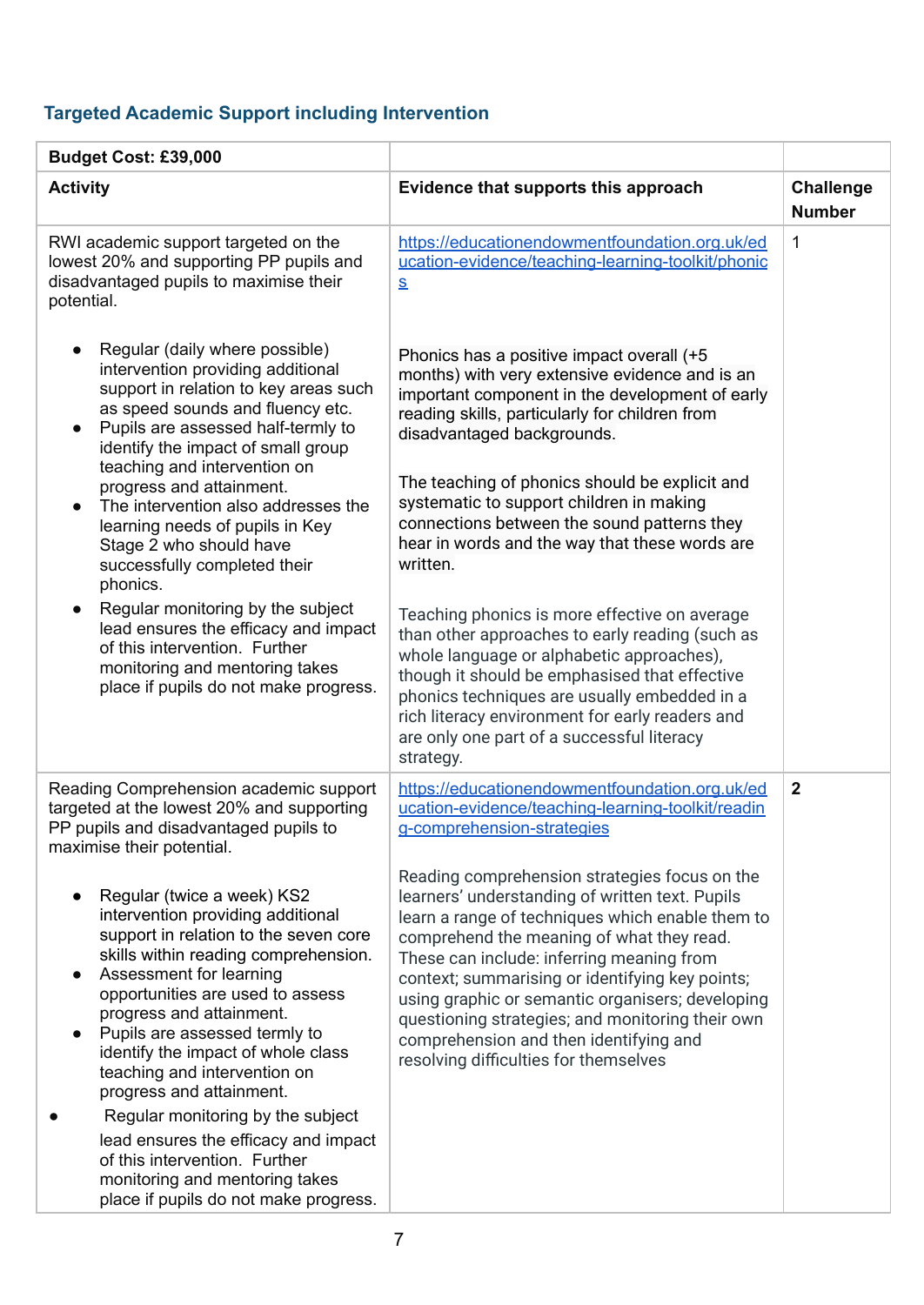| Numeracy academic support targeted at<br>the lowest 20% and supporting PP pupils<br>and disadvantaged pupils to maximise their<br>potential.<br>Weekly intervention time for Year 6<br>class teachers to support learning<br>within Reading, Numeracy and<br>Writing for Year 6 pupils.<br>Year 6 pupils targeted as they have<br>the shortest time period remaining<br>before moving onto KS3. As a<br>school, we want all pupils to make a<br>successful academic (and<br>social/pastoral) transition into<br>secondary education.<br>Assessment for learning<br>$\bullet$<br>opportunities are used to assess<br>progress and attainment.<br>Pupils are assessed termly to<br>identify the impact of whole class<br>teaching and intervention on<br>progress and attainment.<br>Regular monitoring by the subject<br>lead ensures the efficacy and impact<br>of this intervention. Further<br>monitoring and mentoring takes<br>place if pupils do not make progress.                                                                                                               | https://educationendowmentfoundation.org.uk/ed<br>ucation-evidence/guidance-reports/early-maths<br>Recommendation 5: Use high quality targeted<br>support to help all children learn mathematics<br>https://educationendowmentfoundation.org.uk/ed<br>ucation-evidence/guidance-reports/maths-ks-2-3<br>Recommendation 7: Use structured interventions<br>to provide additional support                             | $\overline{\mathbf{4}}$ |
|----------------------------------------------------------------------------------------------------------------------------------------------------------------------------------------------------------------------------------------------------------------------------------------------------------------------------------------------------------------------------------------------------------------------------------------------------------------------------------------------------------------------------------------------------------------------------------------------------------------------------------------------------------------------------------------------------------------------------------------------------------------------------------------------------------------------------------------------------------------------------------------------------------------------------------------------------------------------------------------------------------------------------------------------------------------------------------------|---------------------------------------------------------------------------------------------------------------------------------------------------------------------------------------------------------------------------------------------------------------------------------------------------------------------------------------------------------------------------------------------------------------------|-------------------------|
| Year 6 specific academic intervention time<br>targeted at the lowest 20% and supporting<br>PP pupils and disadvantaged pupils to<br>maximise their potential.<br>Regular (daily for KS1) intervention<br>providing additional support in<br>relation to key areas such as place<br>value, addition and subtraction, use<br>of manipulative and reasoning. The<br>intervention includes demonstrating<br>abstract ideas and core<br>mathematical concepts in a variety<br>of representations and<br>problem-solving contexts.<br>Regular (two/three times a week for<br>KS2) intervention providing<br>additional support in relation to<br>additive reasoning.<br>Assessment for learning<br>opportunities are used to assess<br>progress and attainment.<br>Pupils are assessed termly to<br>identify the impact of whole class<br>teaching and intervention on<br>progress and attainment.<br>Regular monitoring by the subject<br>leads ensures the efficacy and<br>impact of this intervention. Further<br>monitoring and mentoring takes<br>place if pupils do not make progress. | https://educationendowmentfoundation.org.uk/ed<br>ucation-evidence/guidance-reports/maths-ks-2-3<br>Recommendation 7: Use structured interventions<br>to provide additional support<br>https://educationendowmentfoundation.org.uk/ed<br>ucation-evidence/guidance-reports/literacy-ks2<br>Recommendation 7: Use high quality structured<br>interventions to help pupils who are struggling<br>with their literacy. | 2, 3, 4                 |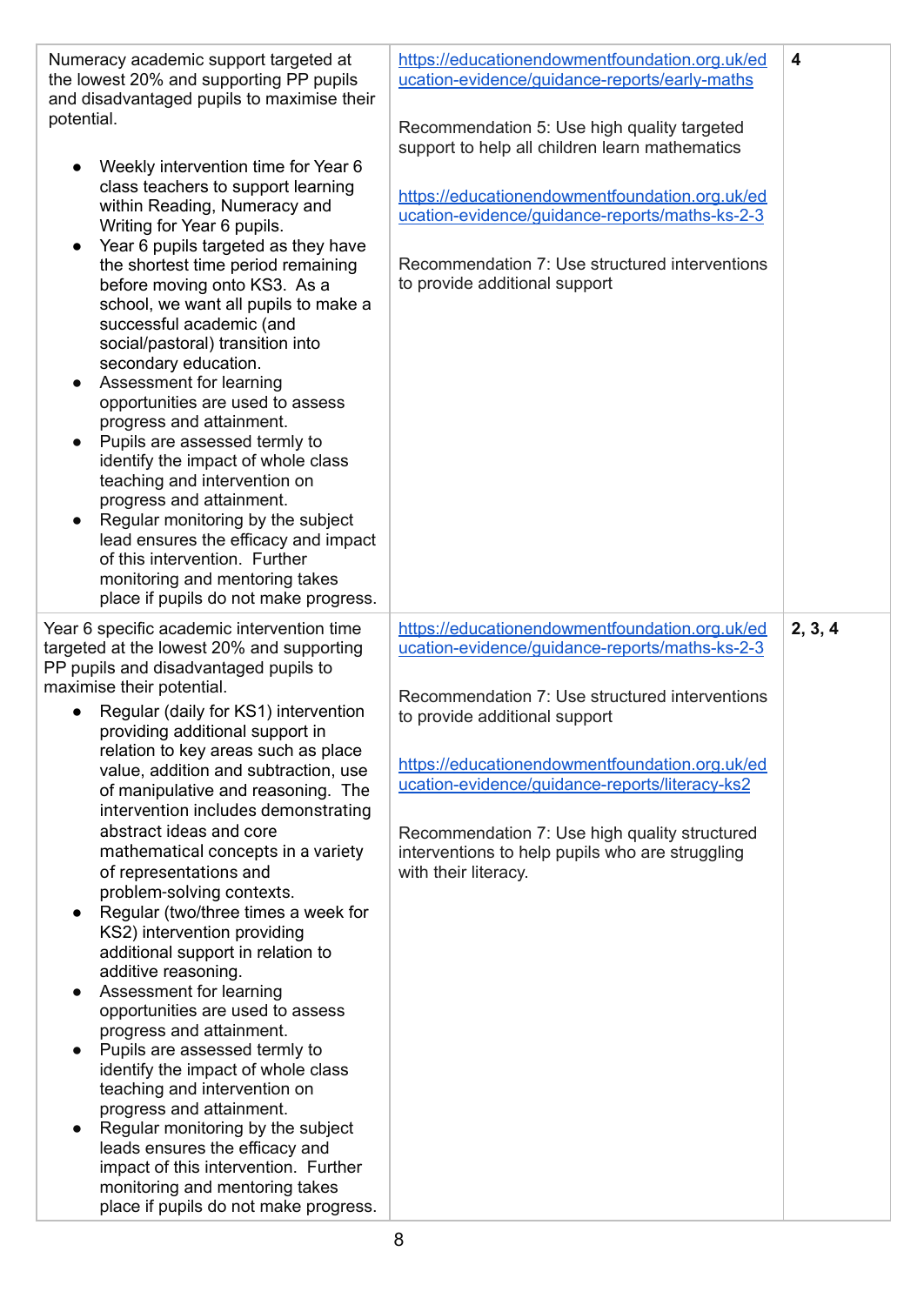| Speech, Language and Communication<br>Needs support targeted at the lowest 20%<br>and supporting PP pupils to maximise their<br>potential.                                                                                                                                                                                                                                                                      | https://educationendowmentfoundation.org.uk/ed<br>ucation-evidence/early-years-toolkit/communicati<br>on-and-language-approaches                                                                                                                                                                                                                                                                                                                                                                                                                                               | 5 |
|-----------------------------------------------------------------------------------------------------------------------------------------------------------------------------------------------------------------------------------------------------------------------------------------------------------------------------------------------------------------------------------------------------------------|--------------------------------------------------------------------------------------------------------------------------------------------------------------------------------------------------------------------------------------------------------------------------------------------------------------------------------------------------------------------------------------------------------------------------------------------------------------------------------------------------------------------------------------------------------------------------------|---|
| Regular (twice a week) intervention<br>providing additional support in<br>relation to Speech, Language and<br><b>Communication Needs.</b><br>This intervention is a key component<br>of their communication passports.<br>Regular monitoring by the subject<br>lead ensures the efficacy and impact<br>of this intervention. Further<br>monitoring and mentoring takes<br>place if pupils do not make progress. | Overall, studies of communication and language<br>approaches consistently show positive benefits<br>for young children's learning, including their<br>spoken language skills, their expressive<br>vocabulary and their early reading skills. On<br>average, children who are involved in<br>communication and language approaches make<br>approximately six months' additional progress<br>over the course of a year. All children appear to<br>benefit from such approaches, but some studies<br>show slightly larger effects for children from<br>disadvantaged backgrounds. |   |

# **Wider Strategies**

| Budget Cost: £25,000                    |                                                                                                                                                                                                                                                                                                                                                                                                                     |                                   |
|-----------------------------------------|---------------------------------------------------------------------------------------------------------------------------------------------------------------------------------------------------------------------------------------------------------------------------------------------------------------------------------------------------------------------------------------------------------------------|-----------------------------------|
| <b>Activity</b>                         | Evidence that supports this approach                                                                                                                                                                                                                                                                                                                                                                                | <b>Challenge</b><br><b>Number</b> |
| <b>Forest School and Play Provision</b> | There is an unmet need to help pupils improve<br>their socialisation skills. There is also a need to<br>provide inspiring outdoor experiences, for pupils<br>to practice problem solving, be creative, and<br>support their well being.                                                                                                                                                                             | 6                                 |
|                                         | <b>EEF Guidance:</b>                                                                                                                                                                                                                                                                                                                                                                                                |                                   |
|                                         | Outdoor Adventure Learning might provide<br>opportunities for disadvantaged pupils to<br>participate in activities that they otherwise might<br>not be able to access. Through participation in<br>these challenging physical and emotional<br>activities, outdoor adventure learning<br>interventions can support pupils to develop<br>non-cognitive skills such as resilience,<br>self-confidence and motivation. |                                   |
|                                         | The application of these non-cognitive skills in<br>the classroom may in turn have a positive effect<br>on academic outcomes.                                                                                                                                                                                                                                                                                       |                                   |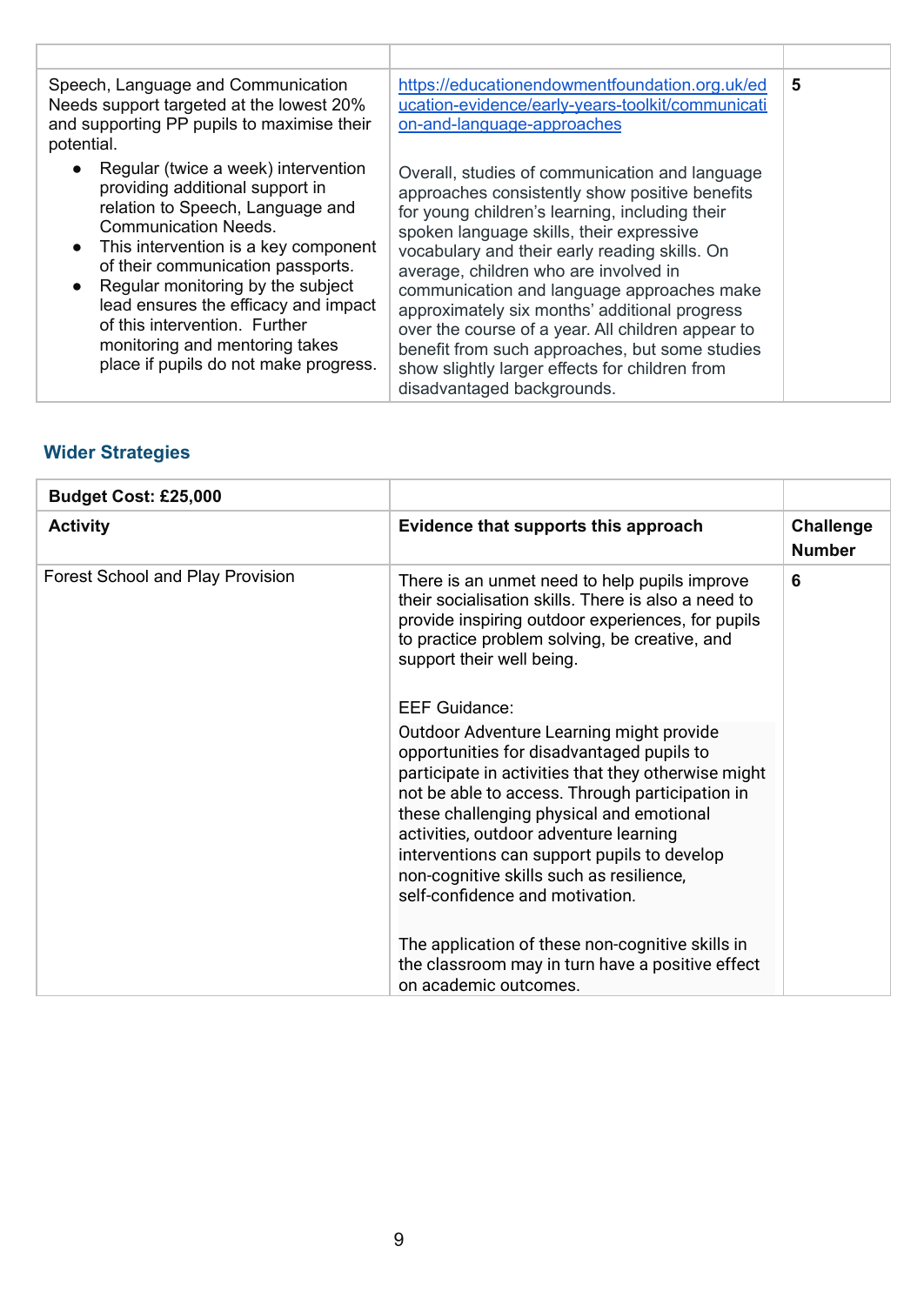| Free peripatetic music provision for all PP<br>pupils are part of our commitment to arts<br>participation.<br>Free access to clubs for all Pupil Premium<br>pupils as part of our commitment to<br>sport/physical activity participation.<br>Host a Pupil Premium specific music<br>$\bullet$<br>event to promote the learning of<br>instruments.<br>Signpost pupils and their families to<br>$\bullet$<br>peripatetic music opportunities within<br>school and allow for pupils to have<br>'tasters'.<br>Celebrate participation, progress and<br>$\bullet$<br>attainment within peripatetic music<br>and encourage the 'value' of music at<br>home.<br>Provide opportunities for<br>$\bullet$<br>performance during the year,<br>including in class and to all parents.<br>Ensure that all PP pupils are able to<br>$\bullet$<br>access all clubs, including those<br>hosted by external providers.<br>Celebrate participation, progress and<br>$\bullet$<br>attainment within sport/physical<br>activity and encourage the 'value' of<br>physical activity at home.<br>Provide opportunities, through<br>$\bullet$<br>Impact Days, for PP participation in<br>festivals/competitions. | https://educationendowmentfoundation.org.uk/ed<br>ucation-evidence/teaching-learning-toolkit/arts-p<br>articipation<br>Arts participation approaches can have a positive<br>impact on academic outcomes in other areas of<br>the curriculum.<br>The research here summarises the impact of<br>arts participation on academic outcomes. It is<br>important to remember that arts engagement is<br>valuable in and of itself and that the value of arts<br>participation should be considered beyond<br>maths or English outcomes.<br>Overall, the average impact of arts participation<br>on other areas of academic learning appears to<br>be positive but moderate, about an additional<br>three months progress.<br>Improved outcomes have been identified in<br>English, mathematics and science. Benefits have<br>been found in both primary and secondary<br>schools. | 6, 8           |
|------------------------------------------------------------------------------------------------------------------------------------------------------------------------------------------------------------------------------------------------------------------------------------------------------------------------------------------------------------------------------------------------------------------------------------------------------------------------------------------------------------------------------------------------------------------------------------------------------------------------------------------------------------------------------------------------------------------------------------------------------------------------------------------------------------------------------------------------------------------------------------------------------------------------------------------------------------------------------------------------------------------------------------------------------------------------------------------------------------------------------------------------------------------------------------------|----------------------------------------------------------------------------------------------------------------------------------------------------------------------------------------------------------------------------------------------------------------------------------------------------------------------------------------------------------------------------------------------------------------------------------------------------------------------------------------------------------------------------------------------------------------------------------------------------------------------------------------------------------------------------------------------------------------------------------------------------------------------------------------------------------------------------------------------------------------------------|----------------|
| PP pupils and their families (parents,<br>guardians, grandparents) have access to<br>social, emotional and wellbeing support to<br>meet their needs.<br>PP pupils have access to social,<br>emotional and wellbeing support to<br>meet their needs.<br>The provision includes regular<br>$\bullet$<br>timetabled support as well as more<br>dynamic responses based upon the<br>needs of pupils.<br>Pastoral support for Services pupils<br>$\bullet$<br>and their families.                                                                                                                                                                                                                                                                                                                                                                                                                                                                                                                                                                                                                                                                                                             | https://educationendowmentfoundation.org.uk/su<br>pport-for-schools/school-improvement-planning/3<br>-wider-strategies<br>'Social and emotional skills' are essential for<br>children's development— they support effective<br>learning and are linked to positive outcomes in<br>later life. With the right support, children learn to<br>articulate and manage their emotions, deal with<br>conflict, solve problems, understand things from<br>another person's perspective, and communicate<br>in appropriate ways.                                                                                                                                                                                                                                                                                                                                                    | $\overline{7}$ |
| Acceleration of access for specialist SEND<br>support e.g. EP assessment.                                                                                                                                                                                                                                                                                                                                                                                                                                                                                                                                                                                                                                                                                                                                                                                                                                                                                                                                                                                                                                                                                                                |                                                                                                                                                                                                                                                                                                                                                                                                                                                                                                                                                                                                                                                                                                                                                                                                                                                                            | 6, 8           |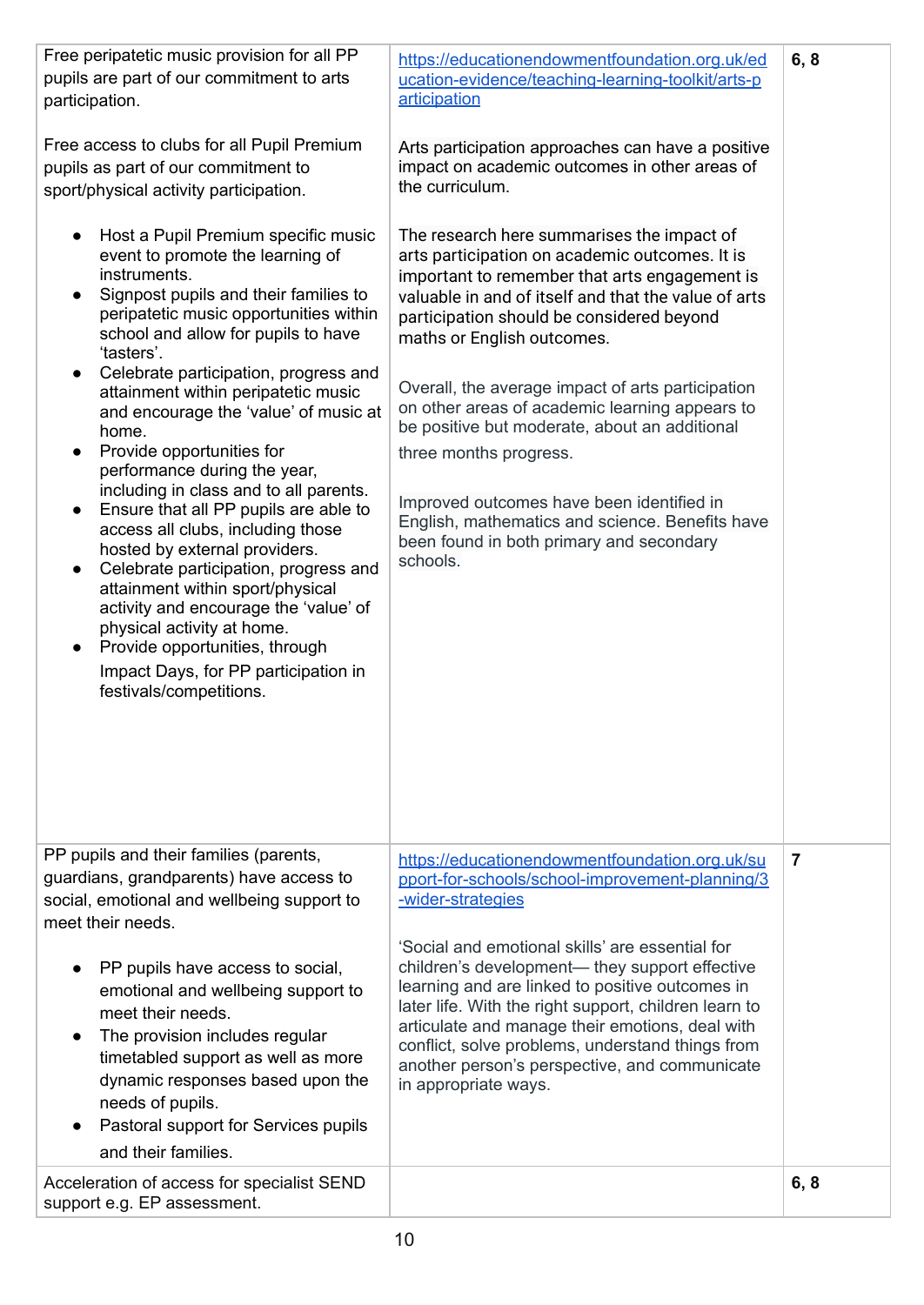| Due to high demand, and a lack of<br>availability, PP funding will be<br>directed to financing the private<br>costs associated with educational<br>specialists e.g. EP assessment.<br>The rationale being that the earlier<br>the educational specialist sees the<br>pupil, then the earlier we receive<br>advice and/or reports which support<br>further referral/application, and the<br>better we can support the need of<br>the child. |  |
|--------------------------------------------------------------------------------------------------------------------------------------------------------------------------------------------------------------------------------------------------------------------------------------------------------------------------------------------------------------------------------------------------------------------------------------------|--|
| Free access to curricular opportunities via<br><b>Exeter University</b>                                                                                                                                                                                                                                                                                                                                                                    |  |
| Enrichment opportunities will be<br>initially focussed on PP pupils work at<br>or above age related expectations in<br>order to broaden their horizons,<br>foster the love of learning and nurture<br>their ambition.                                                                                                                                                                                                                      |  |
| Free access to visits, residential trips,<br>visitors and swimming contributions.                                                                                                                                                                                                                                                                                                                                                          |  |
| All PP pupils will be supported with<br>the cost of visits, residential trips,<br>visitors and swimming contributions.                                                                                                                                                                                                                                                                                                                     |  |

# **Total Budget Cost £74,606**

#### **Monitoring and Implementation**

| Area             | <b>Challenge</b>                                                                                                                                                                                                                        | <b>Mitigating action</b>                                                                                            |
|------------------|-----------------------------------------------------------------------------------------------------------------------------------------------------------------------------------------------------------------------------------------|---------------------------------------------------------------------------------------------------------------------|
| General          | Challenge relating to the<br>wording of this document and<br>the use of acronyms. It was<br>believed that the first draft was<br>not accessible to<br>parents/families as it relied too<br>heavily on education specific<br>vocabulary. | Wording amended. On the<br>limited number of occasions<br>where acronyms are used then<br>they are clearly defined. |
| Teaching         |                                                                                                                                                                                                                                         |                                                                                                                     |
| Targeted support |                                                                                                                                                                                                                                         |                                                                                                                     |
| Wider strategies |                                                                                                                                                                                                                                         |                                                                                                                     |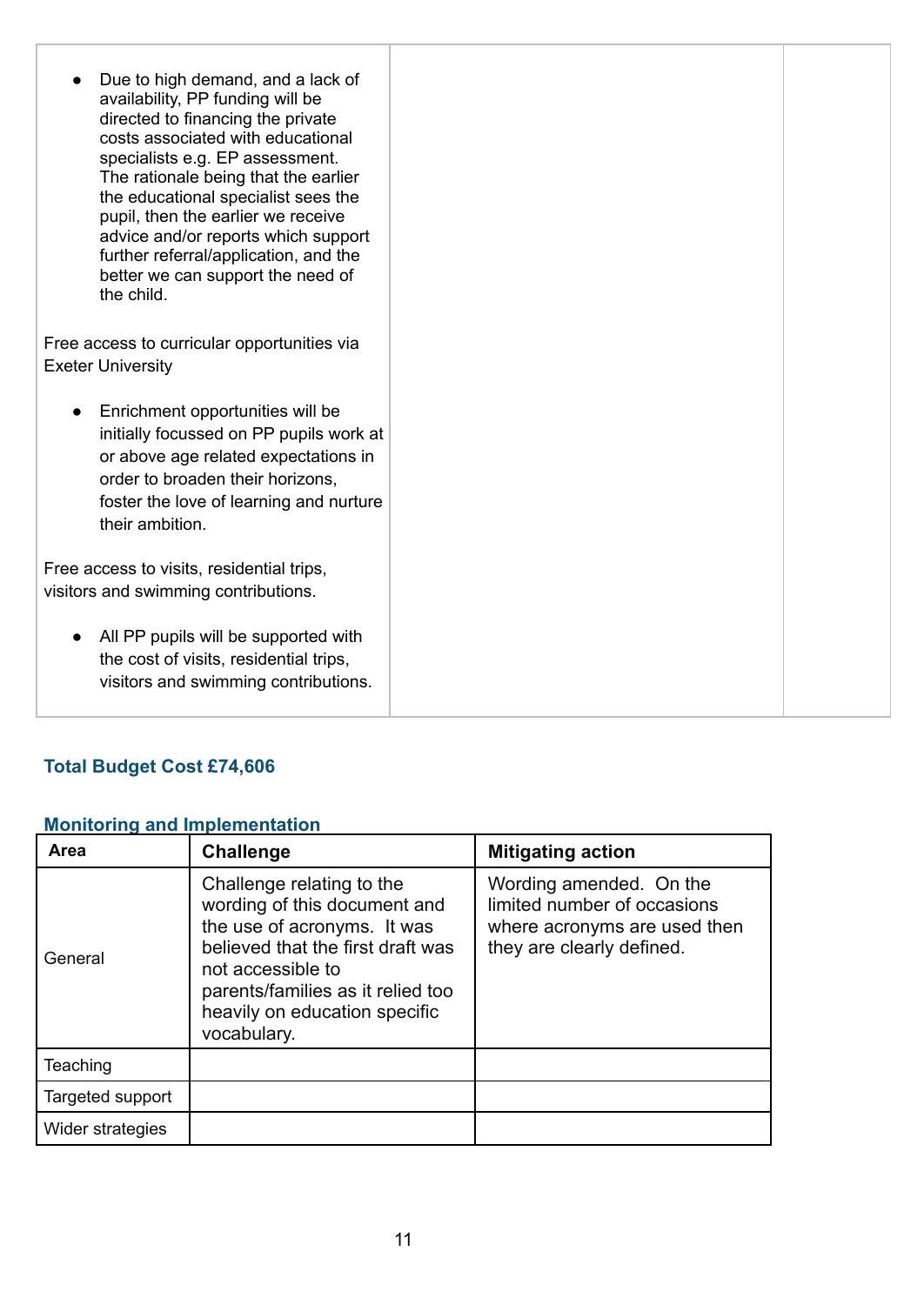#### **Review of outcomes in the previous academic year**

## **Pupil Premium Strategy Outcomes**

This details the impact that our pupil premium activity had on pupils in the 2020 to 2021 academic year.

| Aim                                                                                                                                                                                                                                                                                                                                                                                                                                                                                                                                                                                              | <b>Outcome</b>                                                                                                                                                                                                                                                                                                                                                                                                                                                                                                                                                                                                  |
|--------------------------------------------------------------------------------------------------------------------------------------------------------------------------------------------------------------------------------------------------------------------------------------------------------------------------------------------------------------------------------------------------------------------------------------------------------------------------------------------------------------------------------------------------------------------------------------------------|-----------------------------------------------------------------------------------------------------------------------------------------------------------------------------------------------------------------------------------------------------------------------------------------------------------------------------------------------------------------------------------------------------------------------------------------------------------------------------------------------------------------------------------------------------------------------------------------------------------------|
| <b>Note</b>                                                                                                                                                                                                                                                                                                                                                                                                                                                                                                                                                                                      | It is noted that the impact of Covid-19,<br>including the partial closure of school from<br>January 2021 until March 2021 and the risk<br>management measures e.g. bubbles,<br>restricted the work planned in 2020-2021.<br>Furthermore, the cancellation of formal<br>assessment at KS1 and KS2, means that<br>attainment measures/comparisons cannot                                                                                                                                                                                                                                                          |
| <b>Priority 1: Cognitive science strategies/highly</b><br>effective teaching strategies to support longer<br>term learning.<br><b>Priority 2: Teacher knowledge of pupils</b><br>(academic and relational) resulting in improved<br>relationships and differentiation                                                                                                                                                                                                                                                                                                                            | take place.<br>CPD investment, including coaching and<br>mentoring, focussed on these two specific<br>areas. Teachers adapted the curriculum,<br>particularly within Autumn, to create capacity<br>to focus on relationships, including<br>peer-to-peer. As a result of this work, the<br>school vision is being redeveloped to<br>emphasise the importance and impact of<br>relationships. Hence further work is required<br>in 2021-2022.                                                                                                                                                                     |
| Priority 1: Numeracy and Literacy support,<br>including reading and spelling<br>Priority 2: Speech, Language and<br><b>Communication Needs and SEND support</b>                                                                                                                                                                                                                                                                                                                                                                                                                                  | Despite difficulties in terms of bubbles,<br>intervention has taken place targeted at<br>pupils identified by their teachers. The RWI<br>and KS2 Additive Reasoning intervention<br>both demonstrated a clear impact on the<br>pupils taking part i.e. addressing<br>gaps/misconceptions and promoting greater<br>progress.                                                                                                                                                                                                                                                                                     |
| Priority 1a: Free peripatetic music provision<br>for all Pupil Premium pupils are part of our<br>commitment to arts participation.<br>Priority 1b: Free access to clubs for all Pupil<br>Premium pupils as part of our commitment to<br>sport/physical activity participation.<br><b>Priority 2: PP pupils and their families</b><br>(parents, guardians, grandparents) have<br>access to social, emotional and wellbeing<br>support to meet their needs.<br><b>Priority 3: Free access to curricular</b><br>opportunities via Exeter University and/or<br>curricular visits/trips/residentials. | We are very proud of the proportion of PP<br>pupils who access peripatetic tuition. The<br>feedback from their teachers highlights the<br>impact of 'success' in non-classroom based<br>learning on their self-esteem. Pupil feedback<br>has confirmed this outcome.<br>Although we have had a reduced number of<br>clubs operating, PP pupils have attended our<br>clubs. Furthermore, we provided free access<br>to Sporting Steps holiday club at the May half<br>term (overwhelmingly positive impact on<br>family life, Social, Emotional and Mental<br>Health and work) and have plans for the<br>Summer. |